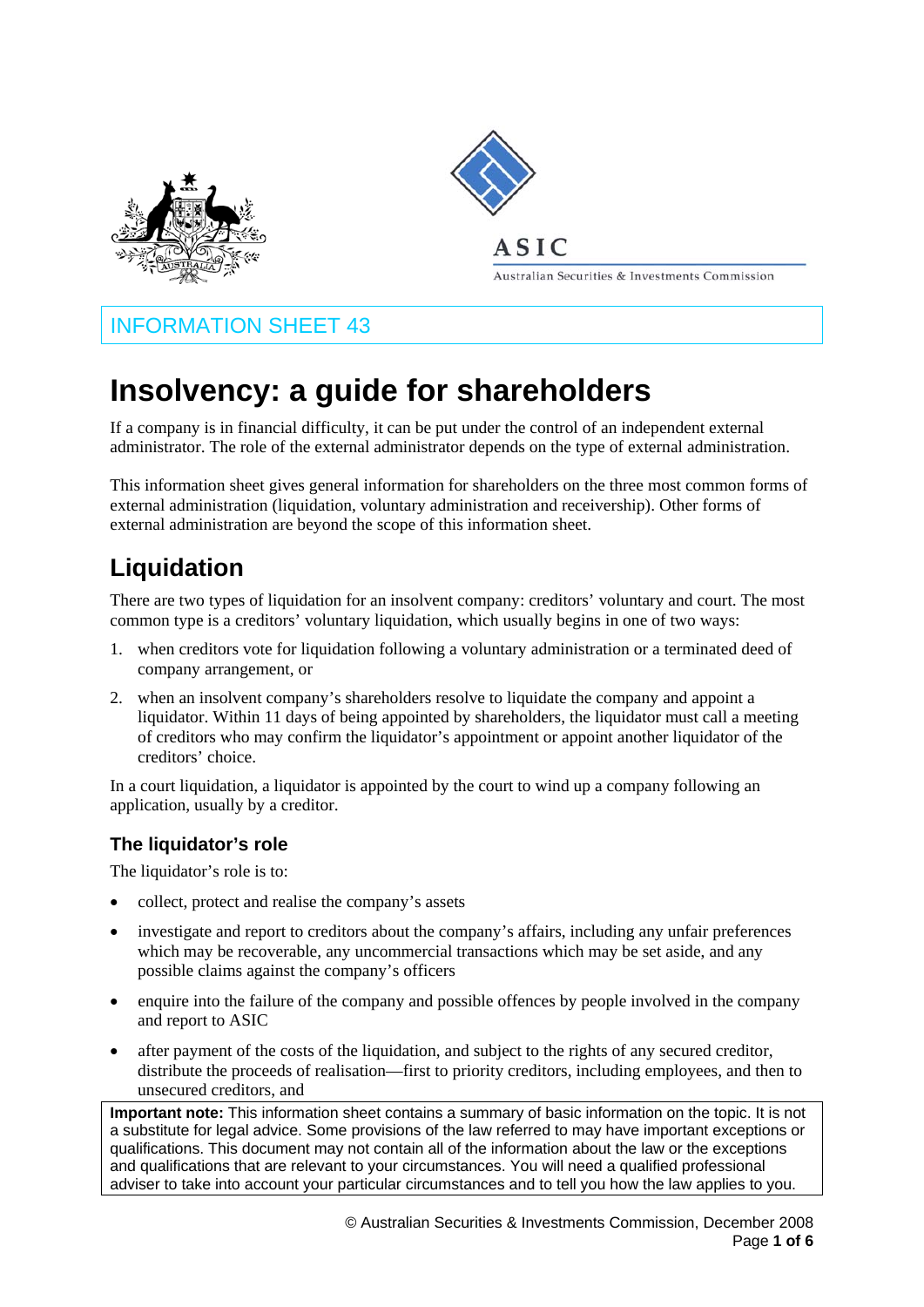apply for deregistration of the company on completion of the liquidation.

Except for lodging documents and reports required under the *Corporations Act 2001* (Corporations Act), a liquidator is not required to do any work unless there are enough assets to pay their costs.

#### **The directors' role**

Directors cannot use their powers after a liquidator has been appointed. They must help the liquidator, including providing the company's books and records, and a report about the company's affairs.

#### **Shareholders and liquidation**

The liquidator's primary duty is to all of the company's creditors. The shareholders rank behind the creditors and are unlikely to receive any dividend in an insolvent liquidation unless they also have a claim as a creditor.

In a court liquidation, the liquidator is not required to report to the shareholders on the progress or outcome of the liquidation.

The liquidator is not required to hold a meeting of shareholders during a creditors' voluntary liquidation. A joint meeting of the creditors and shareholders must be held at the conclusion of the winding up.

Shareholders in both types of insolvent liquidation can request that the liquidator call separate meetings of shareholders and creditors to decide whether a committee of inspection should be appointed and, if so, who will represent the shareholders and creditors on the committee. However, the shareholder(s) making the request must pay the costs of calling and holding these meetings. A committee of inspection assists the liquidator, approves their fees and, in limited circumstances, approves the use of some of their powers.

A transfer of shares in a company or alteration of status of shareholders during a liquidation will not be effective unless the liquidator gives their written consent or the court permits. The liquidator or the court will need to be satisfied that the transfer of shares, or the alteration in the status of shareholders, is in the best interest of the company as a whole and does not breach other sections of the Corporations Act that deal with the rights of shareholders.

When giving written consent to a transfer of shares in a company or alteration of status of shareholders, the liquidator can impose conditions which must be satisfied before the transfer or alteration is effective. In the case of a transfer of shares, the current shareholder, the prospective shareholder, or a creditor, may apply to the court to set aside any or all of these conditions. Similarly, a shareholder or a creditor may apply to the court to set aside any or all conditions that must be satisfied for an alteration in the status to have effect. A shareholder or a creditor may also apply to the court to authorise an alteration in the status of shareholders if the liquidator refuses the alteration.

The liquidator can call on the holders of any unpaid or partly paid shares in the company to pay the amount outstanding on those shares.

If a liquidator makes a written declaration that they have reasonable grounds to believe there is no likelihood that shareholders will receive any further distribution in the winding up, shareholders can realise a capital loss. To realise a loss, the shares in the company must have been purchased on or after 20 September 1985. If no such declaration is made by the liquidator, the deregistration of a company at the end of the liquidation also enables realisation of any capital loss.

#### **Financial reporting**

Listed and very large companies usually have financial reporting obligations under the Corporations Act. ASIC has given relief so that such companies don't need to comply with these obligations if they © Australian Securities & Investments Commission, December 2008 Visit our website: www.asic.gov.au Page **2** of **6**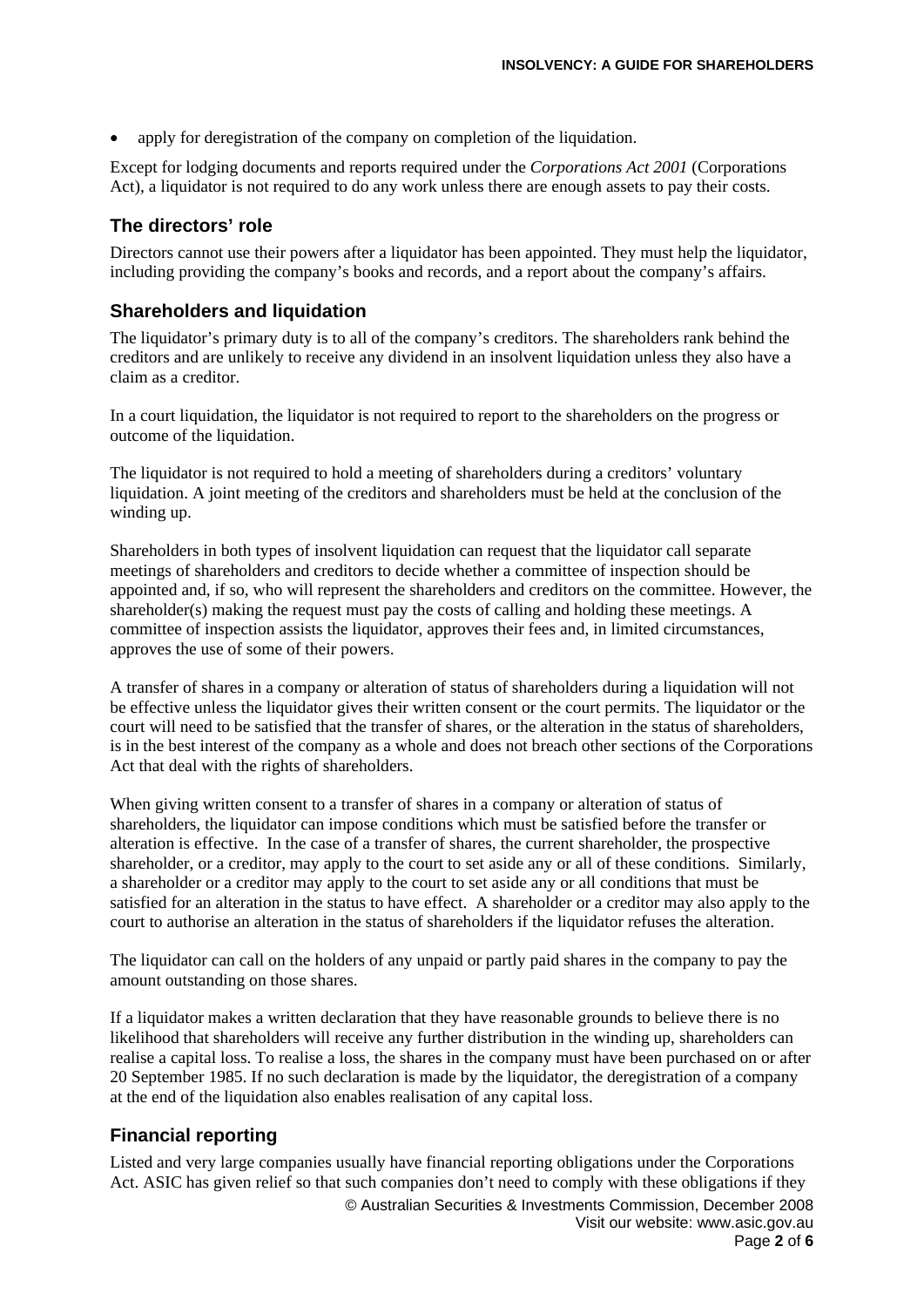are in liquidation. Also, public companies in insolvent liquidation don't need to hold annual general meetings (this does not apply to a section 509 meeting).

The liquidator must lodge a detailed list of their receipts and payments for the liquidation with ASIC every six months. A copy of these statements of receipts and payments may be obtained from any ASIC Business Centre, on payment of the relevant fee. The liquidator must also make them available at their office for inspection by shareholders and creditors.

## **Voluntary administration**

Voluntary administration is designed to resolve a company's future direction quickly. An independent and suitably qualified person (the voluntary administrator) takes full control of the company to try to work out a way to save either the company or the company's business.

If this isn't possible, the aim is to administer the affairs of the company in a way that results in a better return to creditors than they would have received if the company had instead been placed straight into liquidation. A mechanism for achieving these aims is a deed of company arrangement.

#### **The voluntary administrator's role**

After taking control of the company, the voluntary administrator investigates and reports to creditors on the company's business, property, affairs and financial circumstances, and on the three options available to creditors. These are:

- 1. end the voluntary administration and return the company to the directors' control
- 2. approve a deed of company arrangement through which the company will pay all or part of its debts and then be free of those debts, or
- 3. wind up the company and appoint a liquidator.

The voluntary administrator must give an opinion on each option and recommend which option is in the best interests of creditors.

The voluntary administrator has all the powers of the company and its directors. This includes the power to sell or close down the company's business or sell individual assets in the lead up to the creditors' decision on the company's future.

The voluntary administrator must also report to ASIC on possible offences by people involved with the company.

If a deed of company arrangement is approved, the voluntary administrator will usually become the deed administrator and oversee its operation.

#### **The directors' role**

Directors cannot use their powers while the company is in voluntary administration. They must help the voluntary administrator, including providing the company's books and records, and a report about the company's business, property, affairs and financial circumstances, as well as any further information about these that the voluntary administrator reasonably requires.

If the company goes from voluntary administration into a deed of company arrangement, the directors' powers depend on the deed's terms. When the deed is completed, the directors regain full control, unless the deed provides for the company to go into liquidation on completion.

If the deed is not completed and the company goes into liquidation as a result, the directors cannot use their powers, as discussed in the liquidation section above.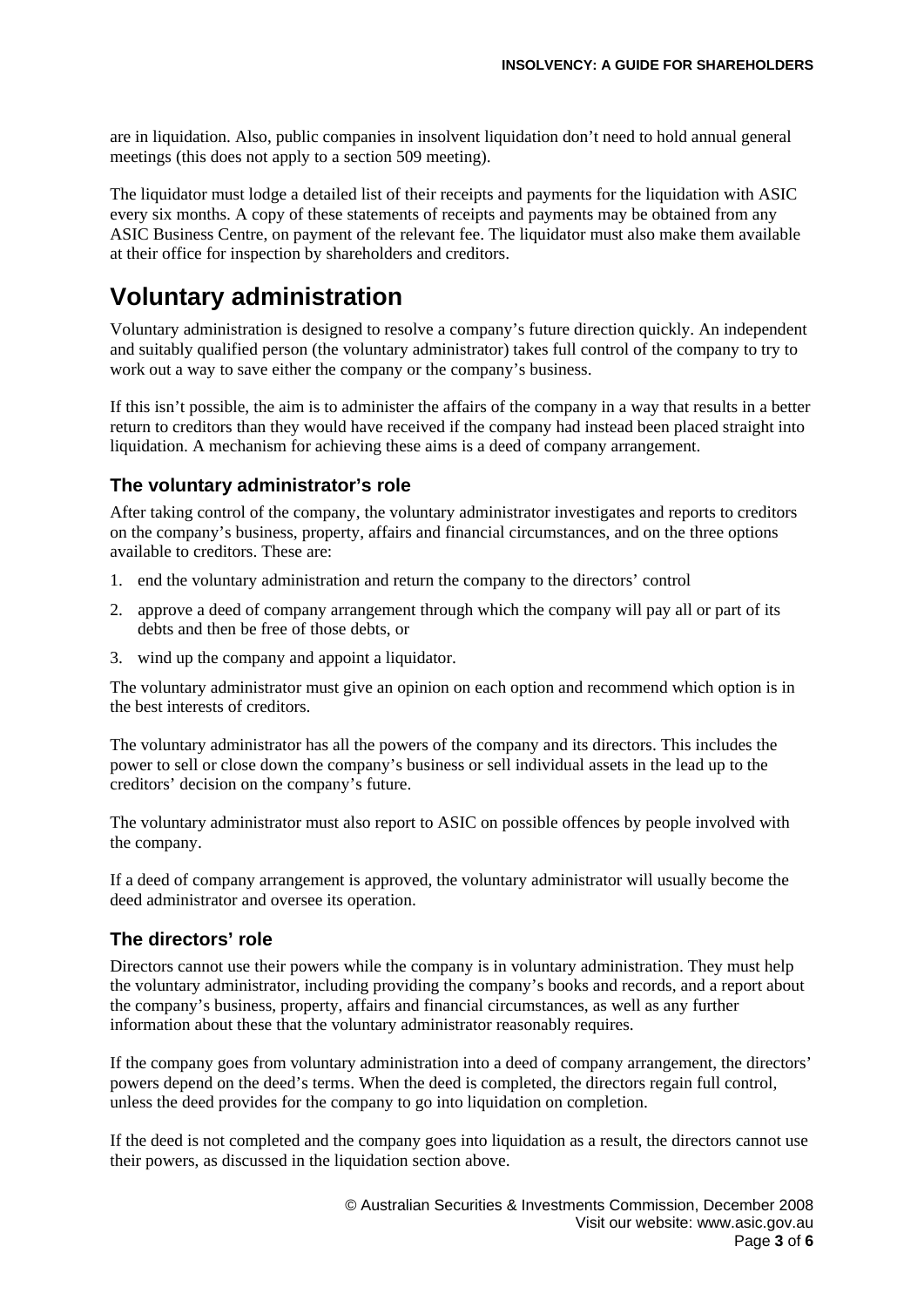#### **Shareholders and voluntary administration**

A voluntary administrator isn't required to report to shareholders on the progress or outcome of the voluntary administration. Shareholders don't get to vote on the future of the company.

A transfer of shares in a company or alteration of status of shareholders during a voluntary administration will not be effective unless the voluntary administrator gives their written consent or the court permits. The voluntary administrator or the court will need to be satisfied that the transfer of shares, or the alteration in the status of shareholders, is in the best interest of the company as a whole and does not breach other sections of the Corporations Act that deal with the rights of shareholders.

When giving written consent to a transfer of shares in a company or alteration of status of shareholders, the voluntary administrator can impose conditions which must be satisfied before the transfer or alteration is effective. In the case of a transfer of shares, the current shareholder, the prospective shareholder, or a creditor, may apply to the court to set aside any or all of these conditions. Similarly, a shareholder or a creditor may apply to the court to set aside any or all conditions that must be satisfied for an alteration in the status to have effect. A shareholder or a creditor may also apply to the court to authorise an alteration in the status of shareholders if the voluntary administrator refuses the alteration.

Shareholders are bound by a deed of company arrangement approved by creditors. Also, the deed administrator may transfer shares in the company with the written consent of the shareholder or with the court's permission. A shareholder, a creditor, ASIC or any other interested person can oppose an application to the court by the deed administrator to approve a share transfer.

If a deed administrator makes a written declaration that they have reasonable grounds to believe there is no likelihood that shareholders will receive any further distribution at any time in the future, shareholders can realise a capital loss. To realise a loss, the shares in the company must have been purchased on or after 20 September 1985.

#### **Financial reporting**

The statutory financial reporting obligations of listed and very large companies remain while they are in voluntary administration or under a deed of company arrangement. ASIC has given relief so that a company in voluntary administration may defer meeting its financial reporting obligations for six months after the appointment of the voluntary administrator. ASIC may grant relief to a company under voluntary administration or subject to a deed of company arrangement from the requirement to hold an annual general meeting.

To get the benefit of this relief, ASIC must be notified that it is being relied on and the administrator must answer, free of charge, reasonable inquiries from shareholders about the administration during the deferral period. If the company is listed, the relevant stock exchange must also be told. The relief also provides for the use of alternative methods of distributing an annual report to shareholders at the end of the period.

At the end of this deferral period, if the company is still in voluntary administration or under a deed of company arrangement, ASIC may give the company an exemption or further deferral from all or some of their financial reporting obligations in certain circumstances.

ASIC may also give an extension of time for the annual general meeting or decide to take no action for failure to hold the annual general meeting if a public company is in voluntary administration or under a deed of company arrangement.

A voluntary administrator and a deed administrator must lodge a detailed list of receipts and payments with ASIC every six months and at the end of their administration. A copy of these statements of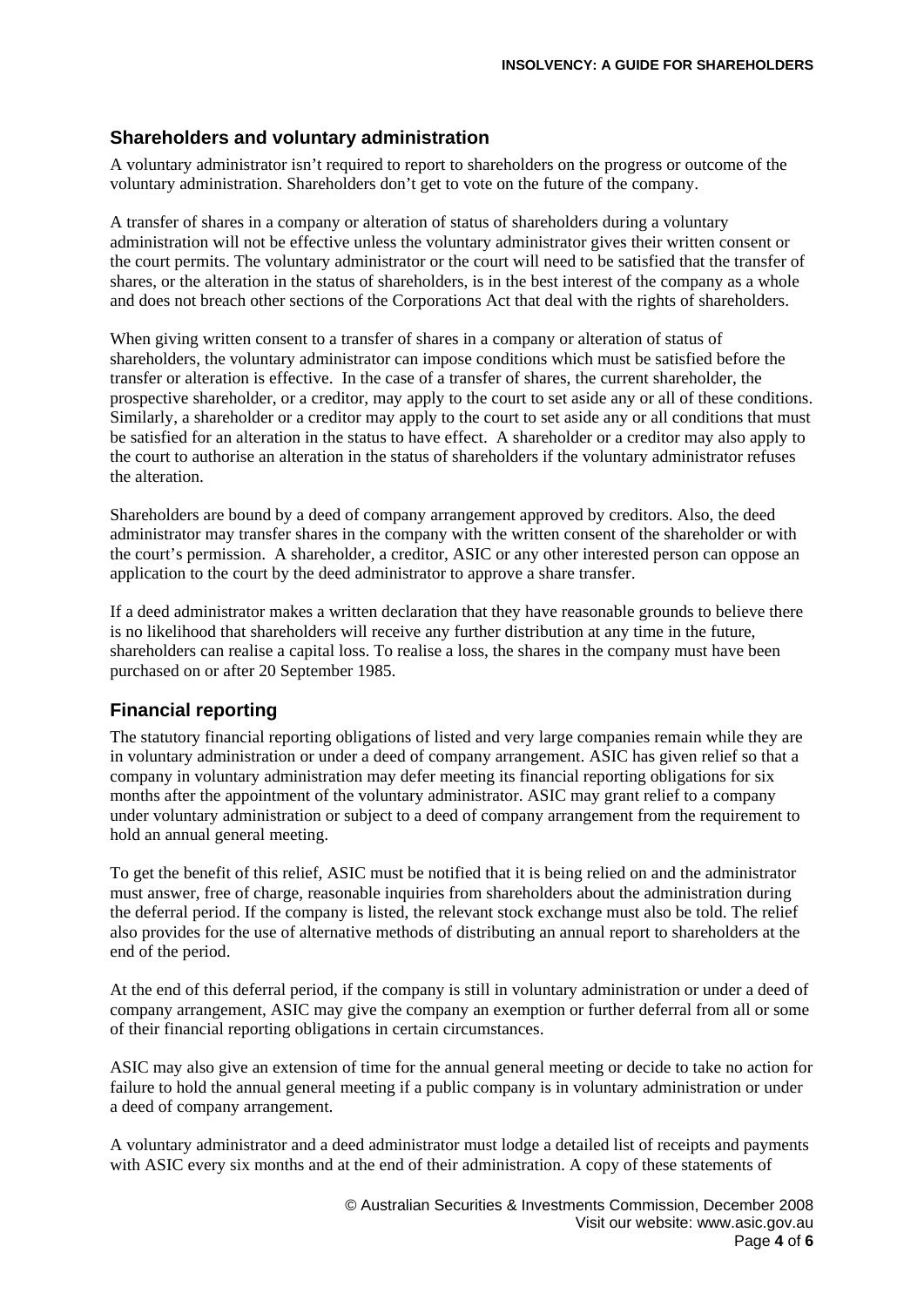receipts and payments may be obtained from any ASIC Business Centre, on payment of the relevant fee.

## **Receivership**

A company goes into receivership when an independent and suitably qualified person (the receiver) is appointed by a secured creditor or, in special circumstances, by the court to take control of some or all of the company's assets. A secured creditor is someone who has a charge, such as a mortgage, over all or some of a company's assets.

Court receiverships are not covered in this information sheet.

The powers of the receiver are set out in the charge document and the Corporations Act.

If a receiver has, under the terms of their appointment, the power to manage the company's affairs, they are known as a receiver and manager.

#### **The receiver's role**

The receiver's role is:

- to collect and sell enough of the charged assets to repay the debt owed to the secured creditor
- if they have been appointed under a fixed charge (e.g. over land, plant or equipment), to pay out the money collected:
	- o first, to pay the secured creditor, and
	- o second, if there are any funds left over, to pay this surplus to the company or its other external administrator if one has been appointed
- if they have been appointed under a floating charge (e.g. over cash, debtors or stock), to pay out the money collected:
	- o first, to pay priority claims (including certain employee entitlements)
	- o second, to pay the secured creditor, and
	- o third, if there are any funds left over, to pay the company or its other external administrator if one has been appointed, and
- to report to ASIC any possible offences or other irregular matters.

The receiver is usually paid from the money collected during the receivership.

#### **The directors' role**

Receivership does not affect the legal existence of the company. The directors continue to hold office, but their powers depend on the powers of the receiver and the extent of the assets over which the receiver is appointed.

Control of the charged property, which often includes the company's business, is taken away from them.

Directors must provide the receiver with a report about the company's affairs and must allow the receiver access to books and records relating to the charged property.

#### **Shareholders and receivership**

The receiver's primary duty is to the company's secured creditor. The main duty owed to unsecured creditors and shareholders is an obligation to take reasonable care to sell charged property for not less